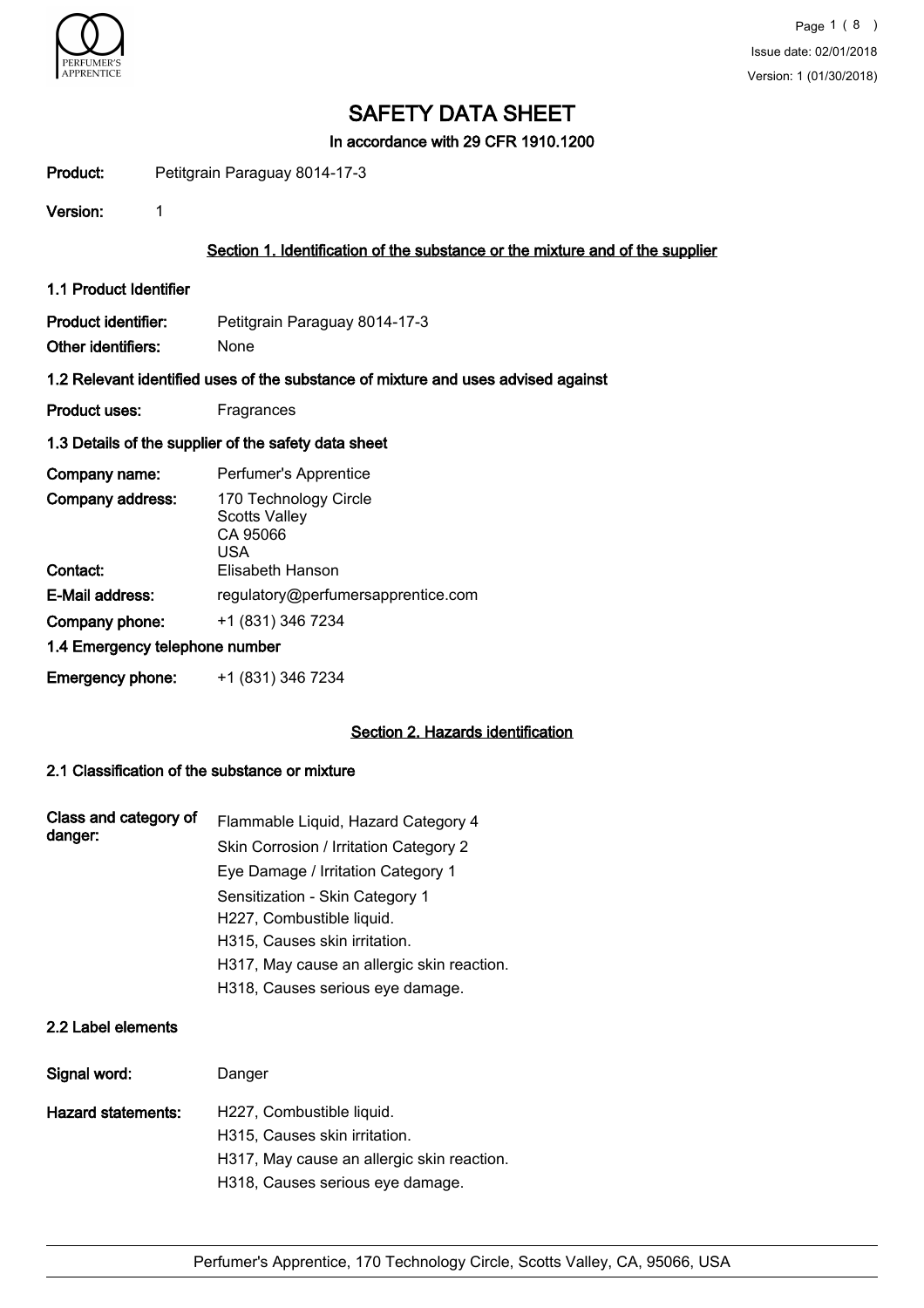

In accordance with 29 CFR 1910.1200

Product: Petitgrain Paraguay 8014-17-3

Version: 1

**Precautionary** statements: P210, Keep away from heat, sparks, open flames and hot surfaces. - No smoking. P261, Avoid breathing vapour or dust. P264, Wash hands and other contacted skin thoroughly after handling. P272, Contaminated work clothing should not be allowed out of the workplace. P280, Wear protective gloves/eye protection/face protection. P302/352, IF ON SKIN: Wash with plenty of soap and water. P305/351/338, IF IN EYES: Rinse cautiously with water for several minutes. Remove contact lenses, if present and easy to do. Continue rinsing. P310, Immediately call a POISON CENTER or doctor/physician. P333/313, If skin irritation or rash occurs: Get medical advice/attention. P362, Take off contaminated clothing and wash before reuse. P370/378, In case of fire: Use carbon dioxide, dry chemical, foam for extinction. P403/235, Store in a well-ventilated place. Keep cool. P501, Dispose of contents/container to approved disposal site, in accordance with local regulations. Pictograms:

Other hazards: None

# Section 3. Composition / information on ingredients

## 3.2 Mixtures

#### Contains:

| Name            | <b>CAS</b> | EC        | %           | <b>GHS Classification</b>                      |
|-----------------|------------|-----------|-------------|------------------------------------------------|
| Linalyl acetate | 115-95-7   | 204-116-4 | $20 - 50%$  | FL 4-SCI 2-EDI 2A;H227-H315-H319               |
| Linalool        | 78-70-6    | 201-134-4 | $20 - 50\%$ | FL 4-SCI 2-EDI 2A;H227-H315-H319               |
| alpha-Terpineol | 98-55-5    | 202-680-6 | $5 - 10%$   | FL 4-SCI 2-EDI 2A;H227-H315-H319               |
| Geranyl acetate | 105-87-3   | 203-341-5 | 1-<5%       | SCI 2-SS 1B; H315-H317                         |
| Geraniol        | 106-24-1   | 203-377-1 | $1 - 5%$    | SCI 2-EDI 1-SS 1:H315-H317-H318                |
| Myrcene         | 123-35-3   | 204-622-5 | $1 - 5%$    | FL 3-SCI 2-EDI 2A-AH 1;H226-H304-<br>H315-H319 |
| Nerol           | 106-25-2   | 203-378-7 | $1 - 5%$    | SCI 2-EDI 2A-SS 1B:H315-H317-H319              |
| beta-Pinene     | 127-91-3   | 204-872-5 | $1 - 5%$    | FL 3-SCI 2-SS 1B-AH 1;H226-H304-<br>H315-H317  |
| I-Limonene      | 5989-54-8  | 227-815-6 | $1 - 5%$    | FL 3-SCI 2-SS 1B-AH 1:H226-H304-<br>H315-H317  |
| Terpinolene     | 586-62-9   | 209-578-0 | $0.1 - 1\%$ | FL 4-SS 1B-AH 1:H227-H304-H317                 |
| alpha-Pinene    | 80-56-8    | 201-291-9 | $0.1 - 1\%$ | FL 3-SCI 2-SS 1B-AH 1;H226-H304-<br>H315-H317  |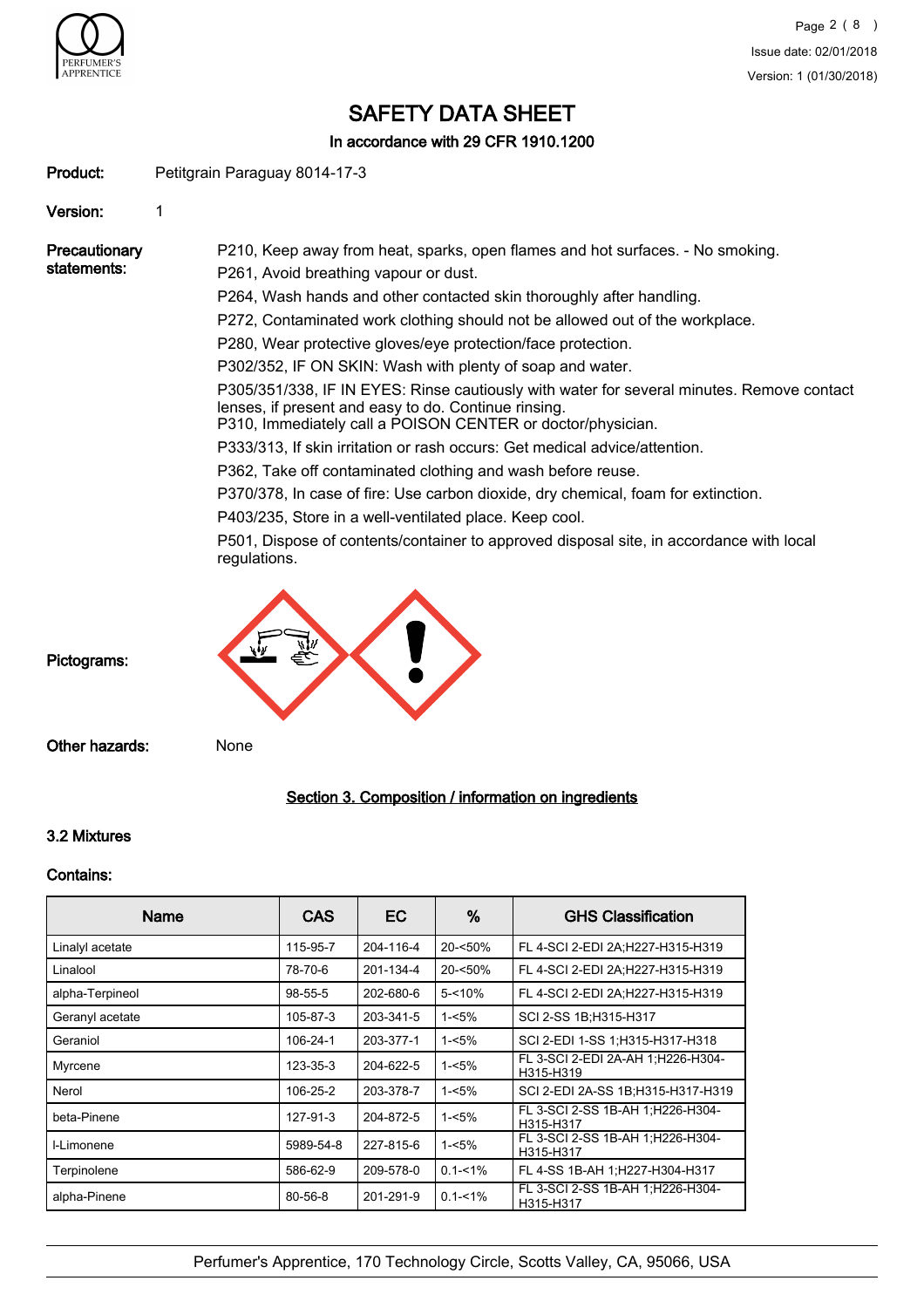

## In accordance with 29 CFR 1910.1200

Product: Petitgrain Paraguay 8014-17-3

### Version: 1

The exact percentage concentrations of components are being withheld as a trade secret.

# Substances with Community workplace exposure limits, not listed above:

Not Applicable

## Section 4. First-aid measures

## 4.1 Description of first aid measures

IF ON SKIN: Wash with plenty of soap and water.

IF IN EYES: Rinse cautiously with water for several minutes. Remove contact lenses, if present and easy to do. Continue rinsing.

Immediately call a POISON CENTER or doctor/physician.

# 4.2 Most important symptoms and effects, both acute and delayed

Causes skin irritation. May cause an allergic skin reaction. Causes serious eye damage.

# 4.3 Indication of any immediate medical attention and special treatment needed

None expected, see Section 4.1 for further information.

# SECTION 5: Firefighting measures

#### 5.1 Extinguishing media

Suitable media: Carbon dioxide, Dry chemical, Foam.

#### 5.2 Special hazards arising from the substance or mixture

In case of fire, may be liberated: Carbon monoxide, Unidentified organic compounds.

#### 5.3 Advice for fire fighters:

In case of insufficient ventilation, wear suitable respiratory equipment.

#### Section 6. Accidental release measures

#### 6.1 Personal precautions, protective equipment and emergency procedures:

Avoid inhalation. Avoid contact with skin and eyes. See protective measures under Section 7 and 8.

#### 6.2 Environmental precautions:

Keep away from drains, surface and ground water, and soil.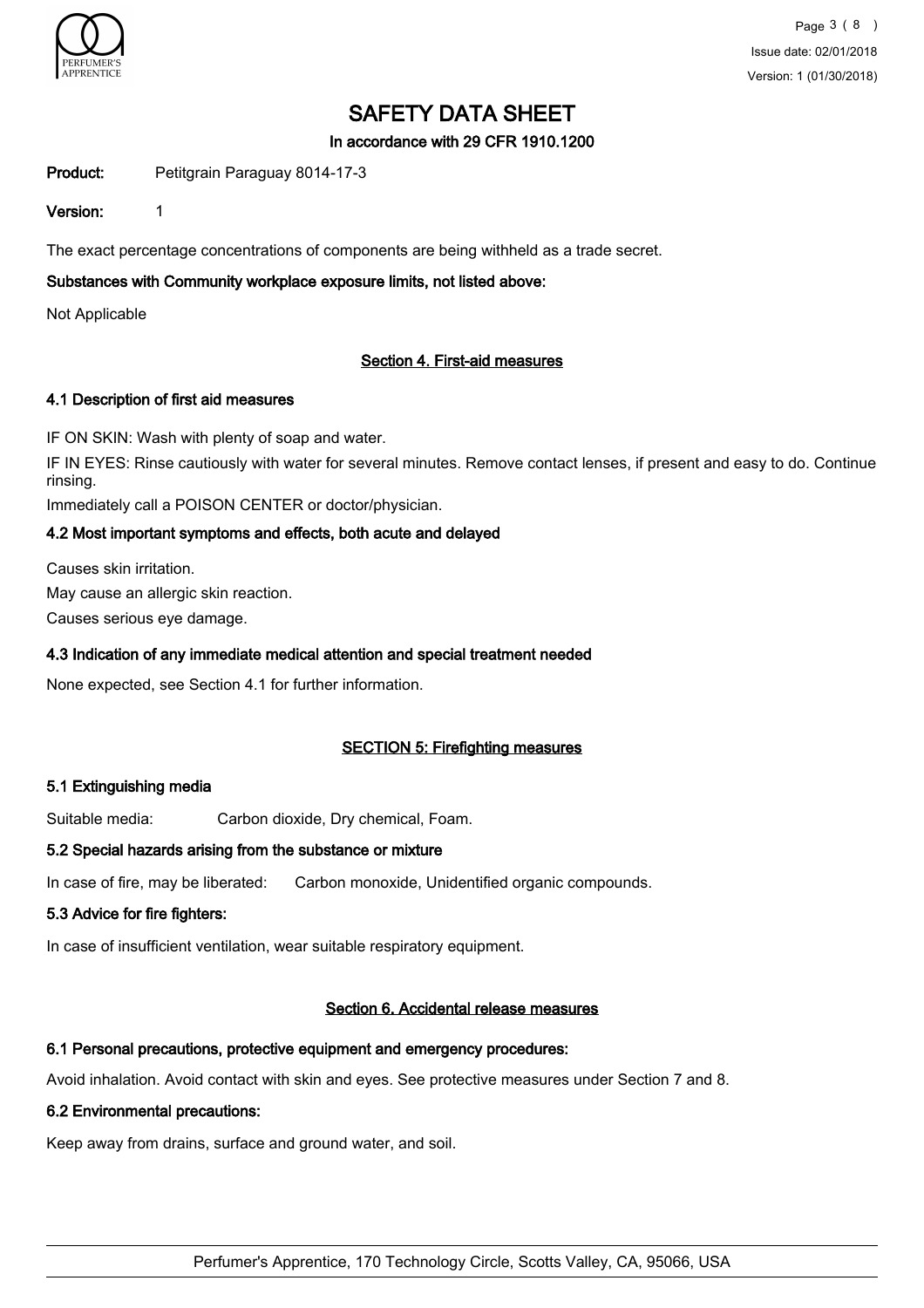

### In accordance with 29 CFR 1910.1200

Product: Petitgrain Paraguay 8014-17-3

Version: 1

## 6.3 Methods and material for containment and cleaning up:

Remove ignition sources. Provide adequate ventilation. Avoid excessive inhalation of vapours. Contain spillage immediately by use of sand or inert powder. Dispose of according to local regulations.

#### 6.4 Reference to other sections:

Also refer to sections 8 and 13.

## Section 7. Handling and storage

#### 7.1 Precautions for safe handling:

Keep away from heat, sparks, open flames and hot surfaces. - No smoking. Use personal protective equipment as required. Use in accordance with good manufacturing and industrial hygiene practices. Use in areas with adequate ventilation Do not eat, drink or smoke when using this product.

## 7.2 Conditions for safe storage, including any incompatibilities:

Store in a well-ventilated place. Keep container tightly closed. Keep cool. Ground/bond container and receiving equipment. Use explosion-proof electrical, ventilating and lighting equipment. Use only non-sparking tools. Take precautionary measures against static discharge.

#### 7.3 Specific end use(s):

Fragrances: Use in accordance with good manufacturing and industrial hygiene practices.

#### Section 8. Exposure controls/personal protection

#### 8.1 Control parameters

Workplace exposure limits: Not Applicable

#### 8.2 Exposure Controls

#### Eye / Skin Protection

Wear protective gloves/eye protection/face protection

#### Respiratory Protection

Under normal conditions of use and where adequate ventilation is available to prevent build up of excessive vapour, this material should not require special engineering controls. However, in conditions of high or prolonged use, or high temperature or other conditions which increase exposure, the following engineering controls can be used to minimise exposure to personnel: a) Increase ventilation of the area with local exhaust ventilation. b) Personnel can use an approved, appropriately fitted respirator with organic vapour cartridge or canisters and particulate filters. c) Use closed systems for transferring and processing this material.

Also refer to Sections 2 and 7.

#### Section 9. Physical and chemical properties

#### 9.1 Information on basic physical and chemical properties

| Appearance: | YELLOW TO AMBER LIQUID |
|-------------|------------------------|
| Odour:      | Not determined         |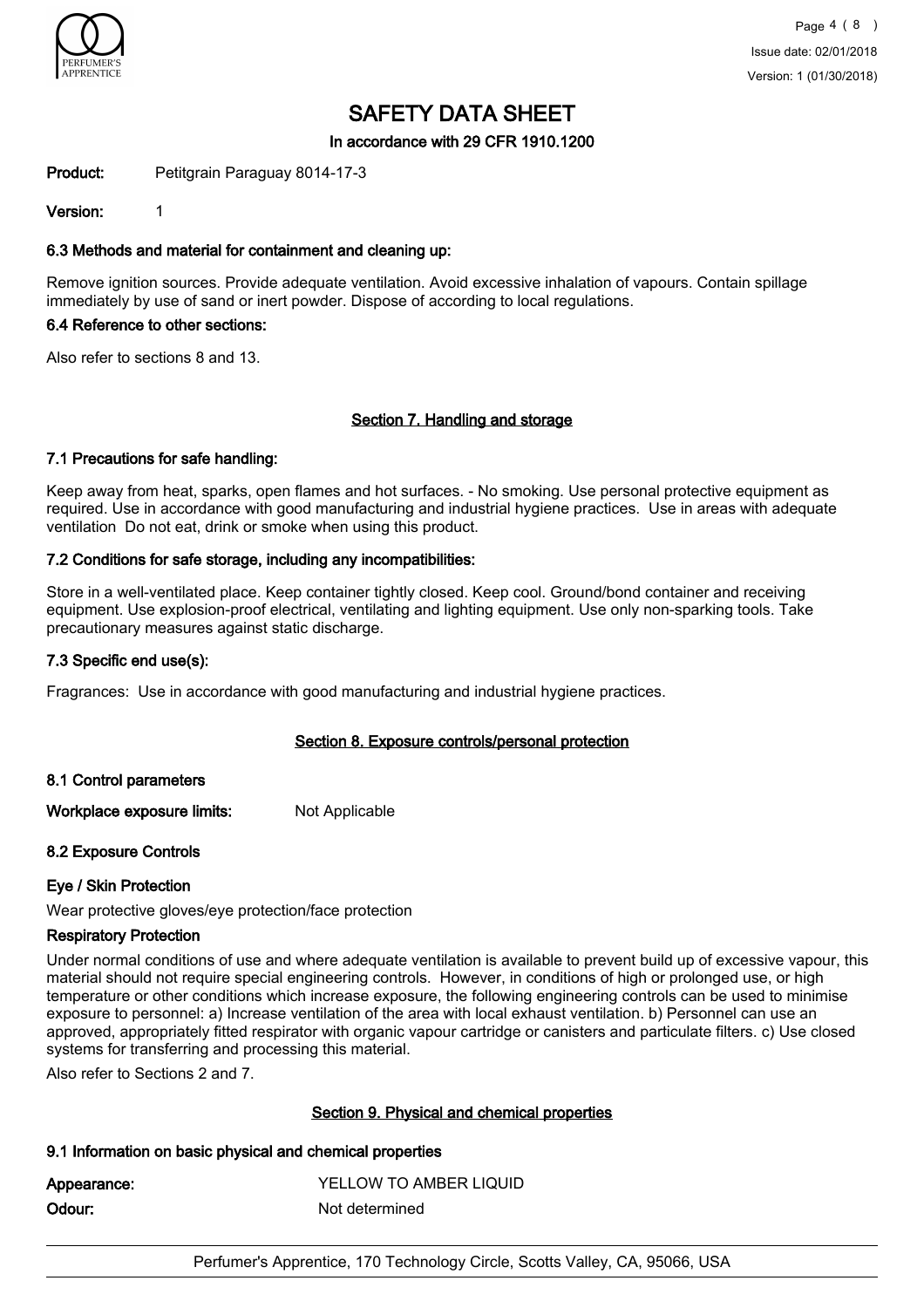

Page 5 ( 8 ) Issue date: 02/01/2018 Version: 1 (01/30/2018)

# SAFETY DATA SHEET

In accordance with 29 CFR 1910.1200

Product: Petitgrain Paraguay 8014-17-3

| Version:                       |                |
|--------------------------------|----------------|
| pH:                            | Not determined |
| Initial boiling point / range: | Not determined |
| Flash point:                   | 66.7 °C        |
| Vapour pressure:               | Not determined |
| Relative density:              | 0.8831         |
| Solubility(ies):               | Not determined |
| 9.2 Other information:         | None available |

## Section 10. Stability and reactivity

#### 10.1 Reactivity:

Presents no significant reactivity hazard, by itself or in contact with water.

#### 10.2 Chemical stability:

Good stability under normal storage conditions.

#### 10.3 Possibility of hazardous reactions:

Not expected under normal conditions of use.

#### 10.4 Conditions to avoid:

Avoid extreme heat.

#### 10.5 Incompatible materials:

Avoid contact with strong acids, alkalis or oxidising agents.

#### 10.6 Hazardous decomposition products:

Not expected.

# Section 11. Toxicological information

#### 11.1 Information on toxicological effects

This mixture has not been tested as a whole for health effects. The health effects have been calculated using the methods outlined in 29 CFR 1910.1200.

Causes skin irritation.

May cause an allergic skin reaction.

Causes serious eye damage.

Assumed Toxicity Value (LD50 or ATE) for Acute Oral Toxicity:  $>5000$ Assumed Toxicity Value (LD50 or ATE) for Acute Dermal Toxicity: Not Applicable Assumed Toxicity Value (LC50 or ATE) for Acute Inhalation Toxicity: Not Available **Inhalation Route:** Not Available in the United States of Available in the United States of Available in the United States of Available in the United States of Available in the United States of Available in the United Stat

## Information about hazardous ingredients in the mixture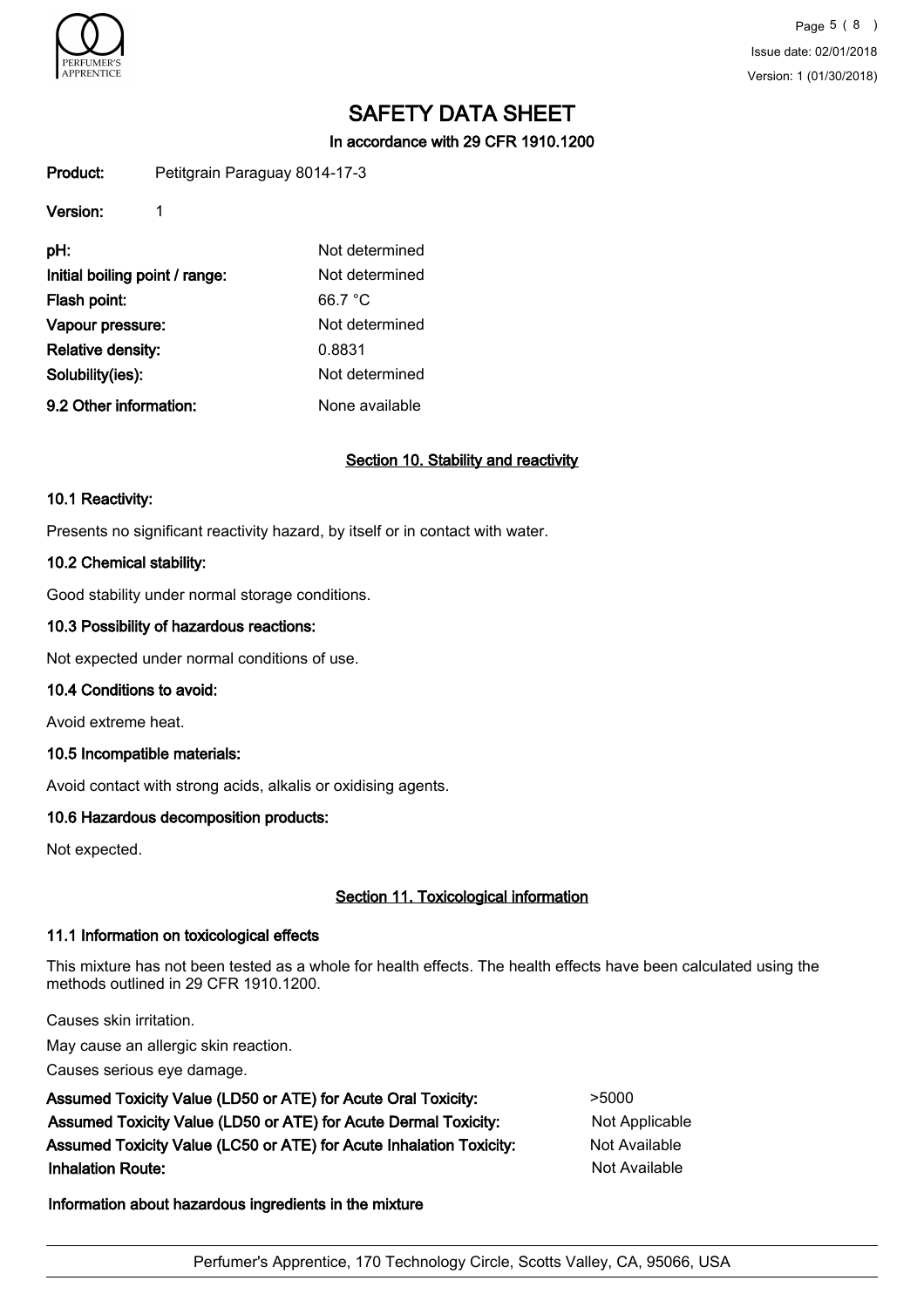

In accordance with 29 CFR 1910.1200

Product: Petitgrain Paraguay 8014-17-3

Version: 1

Not Applicable

Refer to Sections 2 and 3 for additional information.

# Section 12. Ecological information

## 12.1 Toxicity:

Toxic to aquatic life with long lasting effects.

- 12.2 Persistence and degradability: Not available
- 12.3 Bioaccumulative potential: Not available
- 12.4 Mobility in soil: Not available
- 12.5 Results of PBT and vPvB assessment:

This substance does not meet the PBT/vPvB criteria of REACH, annex XIII.

12.6 Other adverse effects: Not available

# Section 13. Disposal considerations

# 13.1 Waste treatment methods:

Dispose of in accordance with local regulations. Avoid disposing into drainage systems and into the environment. Empty containers should be taken to an approved waste handling site for recycling or disposal.

#### Section 14. Transport information

| 14.1 UN number:                    | UN3082                                                                            |
|------------------------------------|-----------------------------------------------------------------------------------|
| 14.2 UN Proper Shipping Name:      | ENVIRONMENTALLY HAZARDOUS SUBSTANCE, LIQUID, N.O.S. (beta-<br>Pinene, I-Limonene) |
| 14.3 Transport hazard class(es):   | 9                                                                                 |
| Sub Risk:                          |                                                                                   |
| 14.4. Packing Group:               | Ш                                                                                 |
| 14.5 Environmental hazards:        | This is an environmentally hazardous substance.                                   |
| 14.6 Special precautions for user: | None additional                                                                   |
|                                    | 14.7 Transport in bulk according to Annex II of MARPOL73/78 and the IBC Code:     |
| Not applicable                     |                                                                                   |
|                                    |                                                                                   |

#### Section 15. Regulatory information

# 15.1 Safety, health and environmental regulations/legislation specific for the substance or mixture

None additional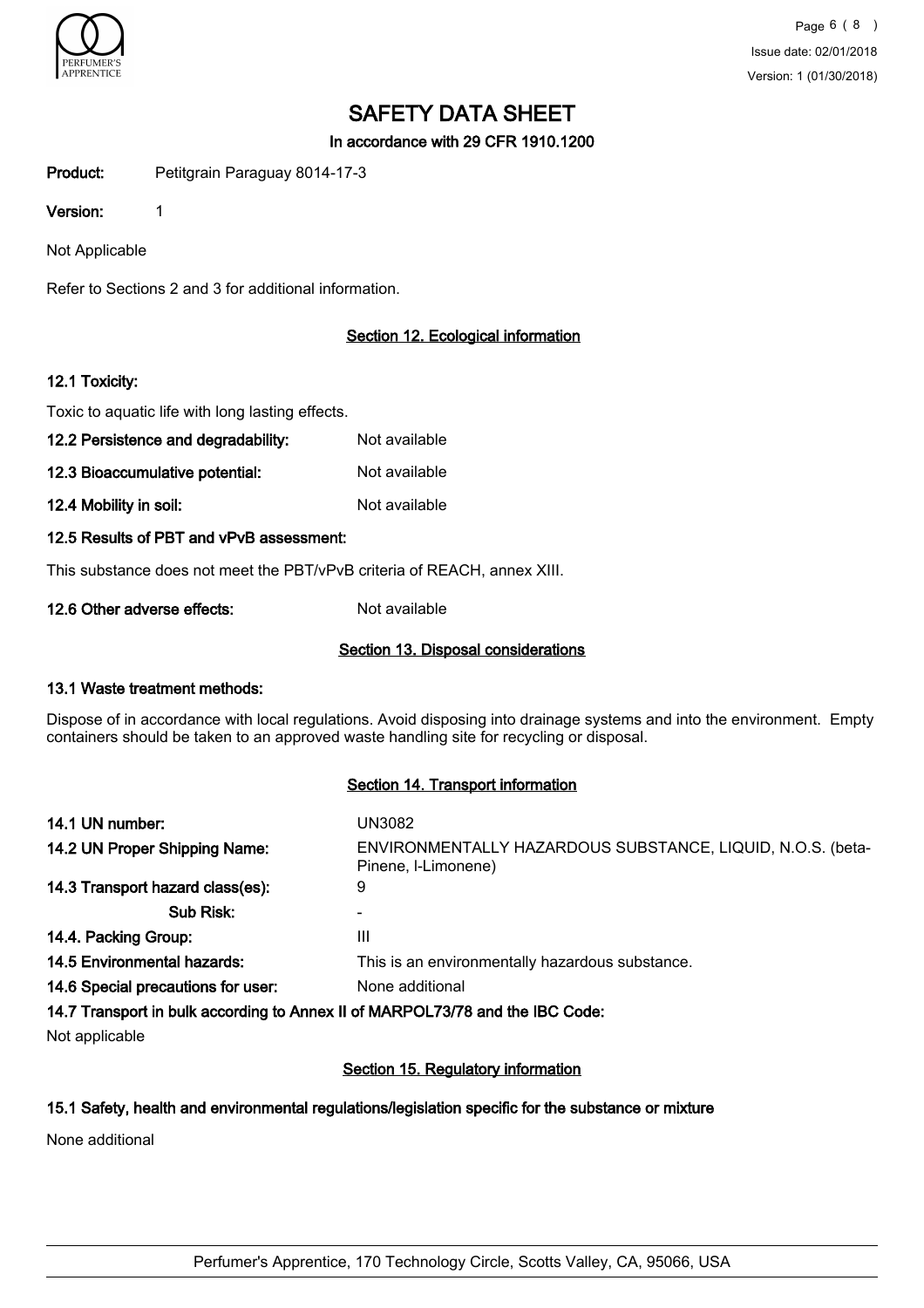

In accordance with 29 CFR 1910.1200

Product: Petitgrain Paraguay 8014-17-3

Version: 1

15.2 Chemical Safety Assessment

A Chemical Safety Assessment has not been carried out for this product.

# Section 16. Other information

| Concentration % Limits:  | SCI 2=11.04% EDI 1=100.00% EDI 2=8.97% SS 1=3.33% |
|--------------------------|---------------------------------------------------|
| Total Fractional Values: | SCI 2=9.06 EDI 1=1.00 EDI 2=11.15 SS 1=30.00      |

Key to revisions:

Not applicable

# Key to abbreviations:

| Abbreviation     | Meaning                                                                                                                             |
|------------------|-------------------------------------------------------------------------------------------------------------------------------------|
| AH <sub>1</sub>  | <b>Aspiration Hazard Category 1</b>                                                                                                 |
| EDI <sub>1</sub> | Eye Damage / Irritation Category 1                                                                                                  |
| EDI 2A           | Eye Damage / Irritation Category 2A                                                                                                 |
| FL <sub>3</sub>  | Flammable Liquid, Hazard Category 3                                                                                                 |
| FL <sub>4</sub>  | Flammable Liquid, Hazard Category 4                                                                                                 |
| H <sub>226</sub> | Flammable liquid and vapour.                                                                                                        |
| H <sub>227</sub> | Combustible liquid.                                                                                                                 |
| H304             | May be fatal if swallowed and enters airways.                                                                                       |
| H315             | Causes skin irritation.                                                                                                             |
| H317             | May cause an allergic skin reaction.                                                                                                |
| H318             | Causes serious eye damage.                                                                                                          |
| H319             | Causes serious eye irritation.                                                                                                      |
| P210             | Keep away from heat, sparks, open flames and hot surfaces. - No smoking.                                                            |
| P233             | Keep container tightly closed.                                                                                                      |
| P240             | Ground/bond container and receiving equipment.                                                                                      |
| P241             | Use explosion-proof electrical, ventilating and lighting equipment.                                                                 |
| P242             | Use only non-sparking tools.                                                                                                        |
| P243             | Take precautionary measures against static discharge.                                                                               |
| P261             | Avoid breathing vapour or dust.                                                                                                     |
| P264             | Wash hands and other contacted skin thoroughly after handling.                                                                      |
| P272             | Contaminated work clothing should not be allowed out of the workplace.                                                              |
| P280             | Wear protective gloves/eye protection/face protection.                                                                              |
| P301/310         | IF SWALLOWED: Immediately call a POISON CENTER or doctor/physician.                                                                 |
| P302/352         | IF ON SKIN: Wash with plenty of soap and water.                                                                                     |
| P303/361/353     | IF ON SKIN (or hair): Remove/take off immediately all contaminated clothing. Rinse skin with<br>water/shower.                       |
| P305/351/338     | IF IN EYES: Rinse cautiously with water for several minutes. Remove contact lenses, if present and easy<br>to do. Continue rinsing. |
| P310             | Immediately call a POISON CENTER or doctor/physician.                                                                               |
| P331             | Do not induce vomiting.                                                                                                             |